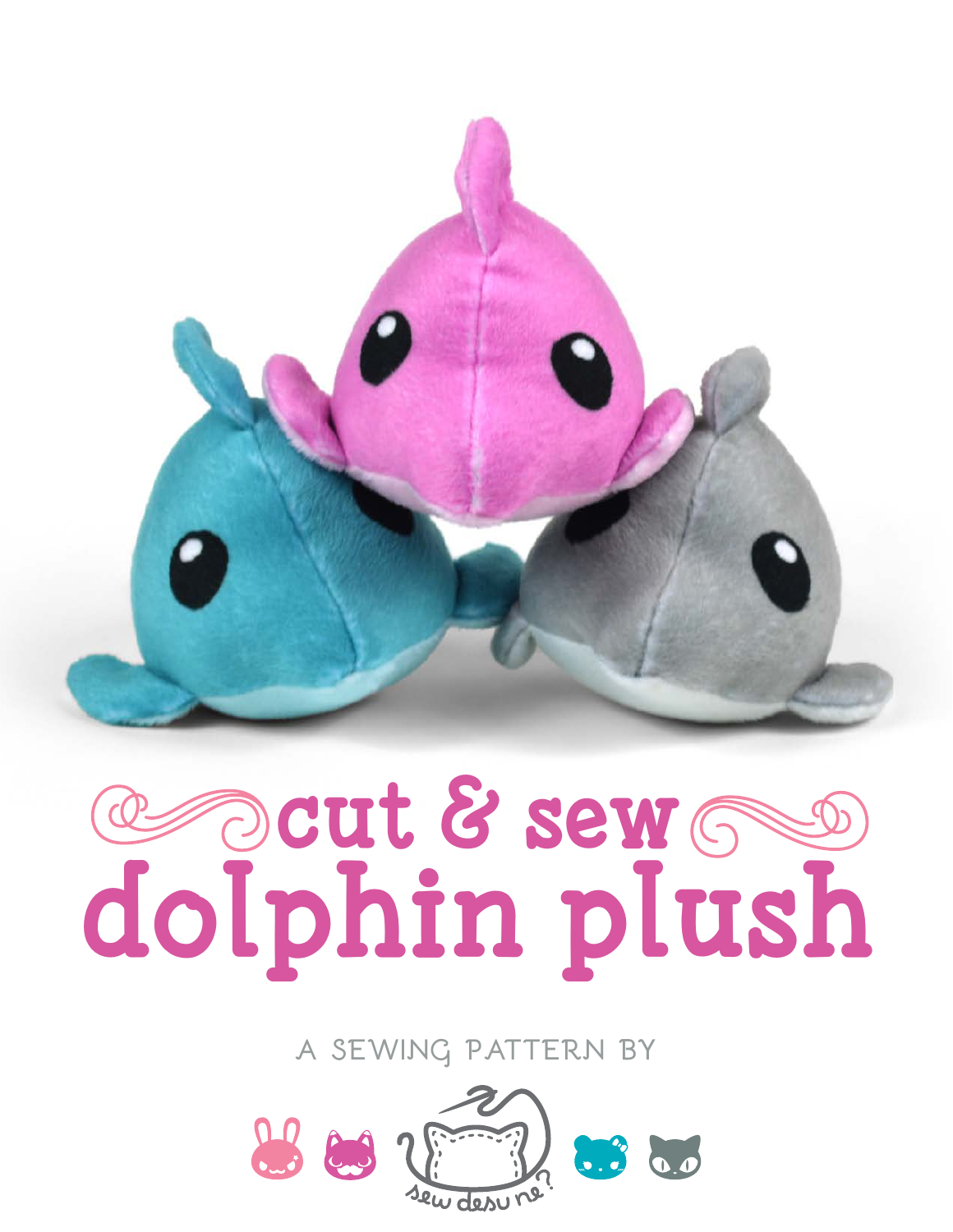

## **cut & sew dolphin plush**

**2**

If you're reading this, then you likely purchased some of my Cut & Sew Dolphin Plush fabric from Spoonflower. So thank you! These instructions will go over how to sew up your fabric to make an adorable dolphin plush. They're completely chubby and pudgy with a tiny bottle nose, round body, and bitty dorsal, side, and tail fins. They're measure at just hand held size so they're perfect as a tiny gift for an ocean lover.

#### **skills used:**

- Curved sewing
- Ladder stitch
- Basting
- Sewing small pieces

#### **makes:**

One plush, about 5" wide, 5" long, and 4" tall

#### **difficulty:**  <u> a shekara ta 1989</u>

Being so tiny, this plush needs a little bit of coordination to complete all the small pieces.

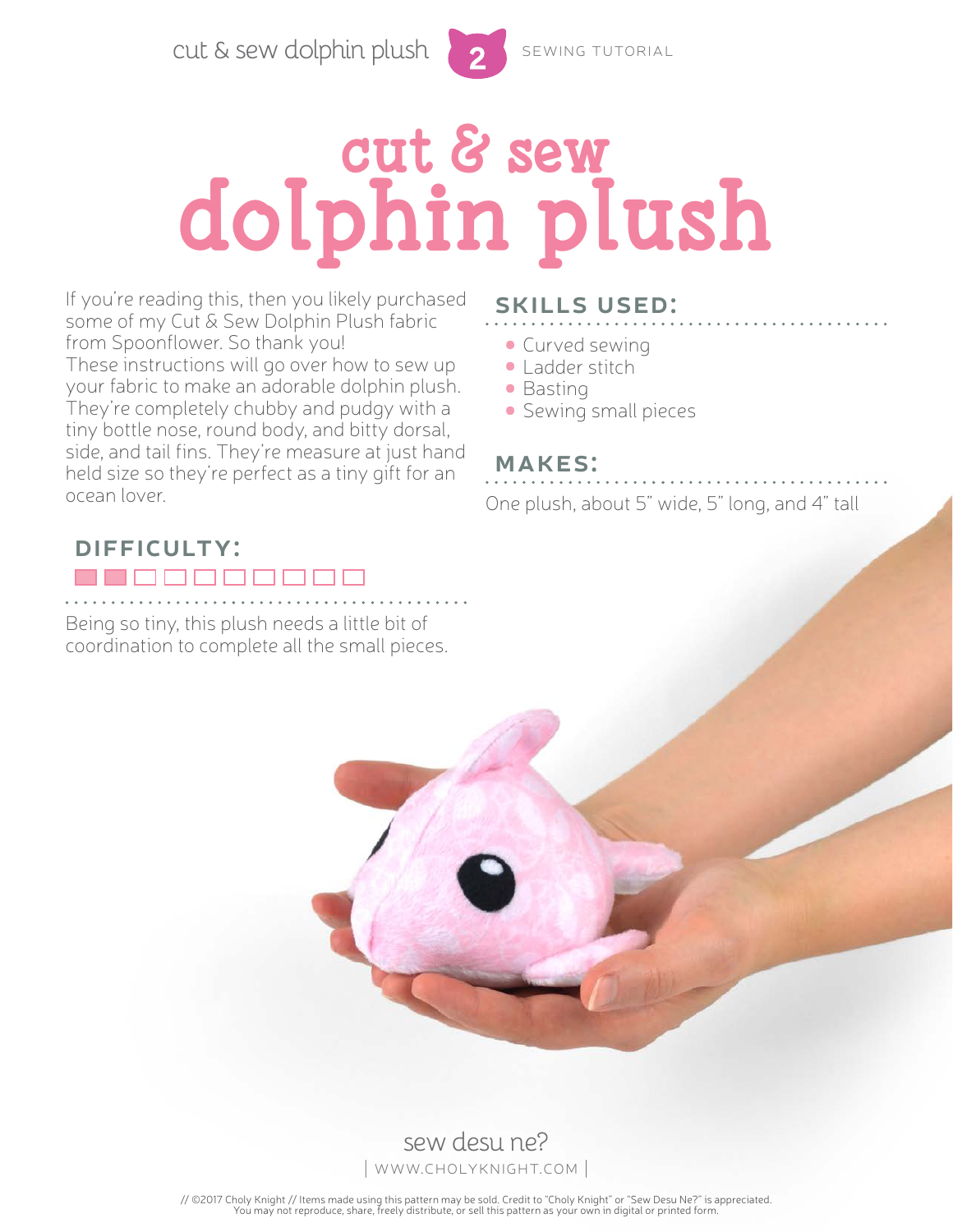

### **materials & tools:**

- your pre-printed cut & sew dolphin plush fabric from Spoonflower (at least one fat quarter)
- **•** sewing thread to match fabric
- poly-fil stuffing
- basic sewing tools (sewing machine, scissors, needles, pins, seam ripper, etc.)



#### **before you begin:**

- Briefly read the project instructions so you know what to expect.
- Note that a ¼" seam allowance is used throughout the project -- already included in the fabric.

sew desu ne? | www.cholyknight.com |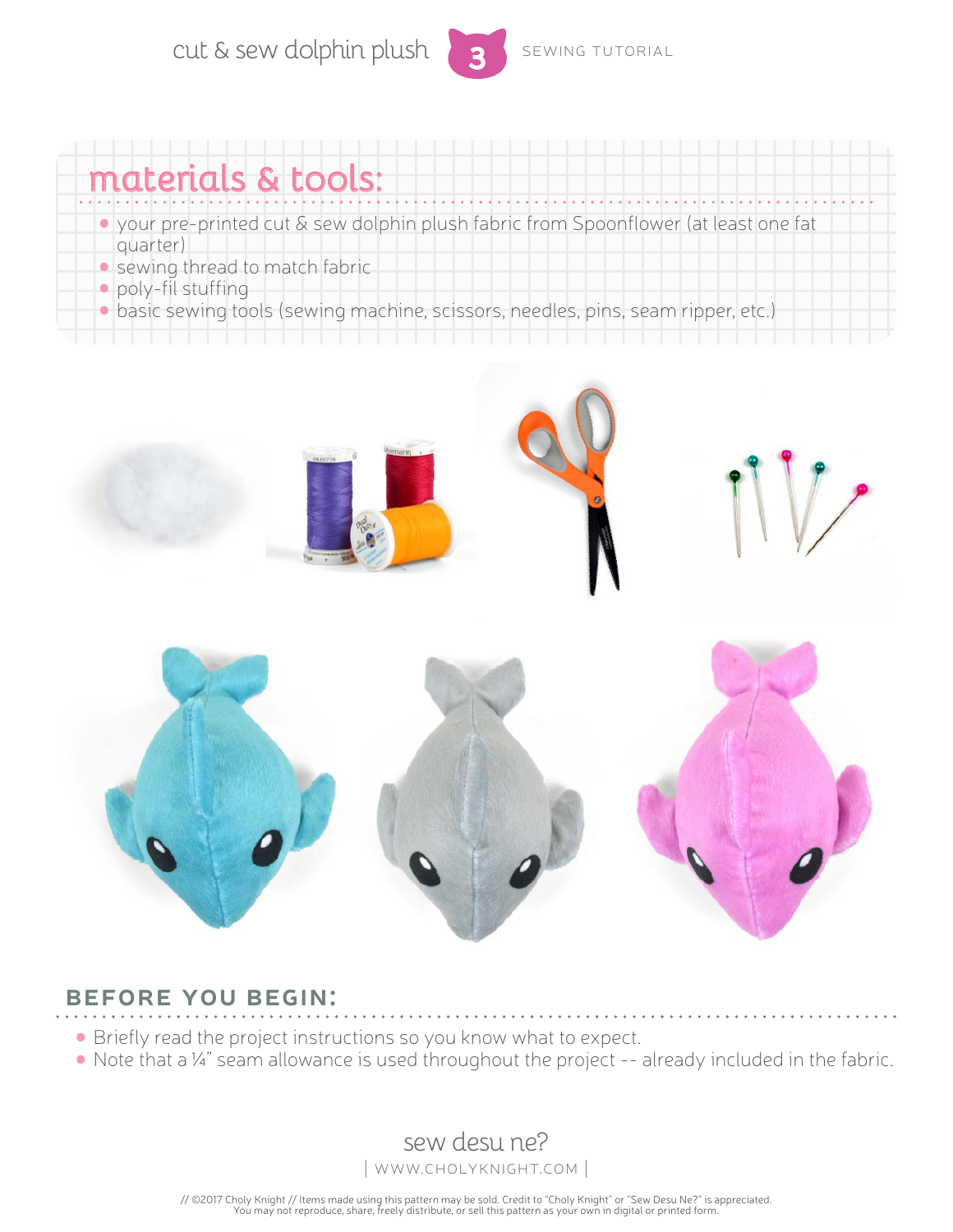

**4**

- Grab your printed Spoonflower cut & sew fabric. If you ordered ¼ yd. of minky or fleece, it should include all the pieces needed (surrounded by a border). There should be 9 pieces included: **bottom**, **top** (left & right), **dorsal fin** (left & right), **top side fin** (left & right), and **bottom side fin** (left & right)
- If you're new to sewing, you might want to wait until the applicable step before cutting your fabric so you can refer to the notes and labels. Once you need a piece, cut it out along the dotted lines outside the shape.



- Cut out your two **DORSAL FIN** pieces and align them with right sides facing.
- Sew them together along the long curved edge, leaving the short curved edge free as shown for turning the fin right side out.
- Trim the excess seam allowance at the corner and turn the fin right side out.

sew desu ne? | www.cholyknight.com |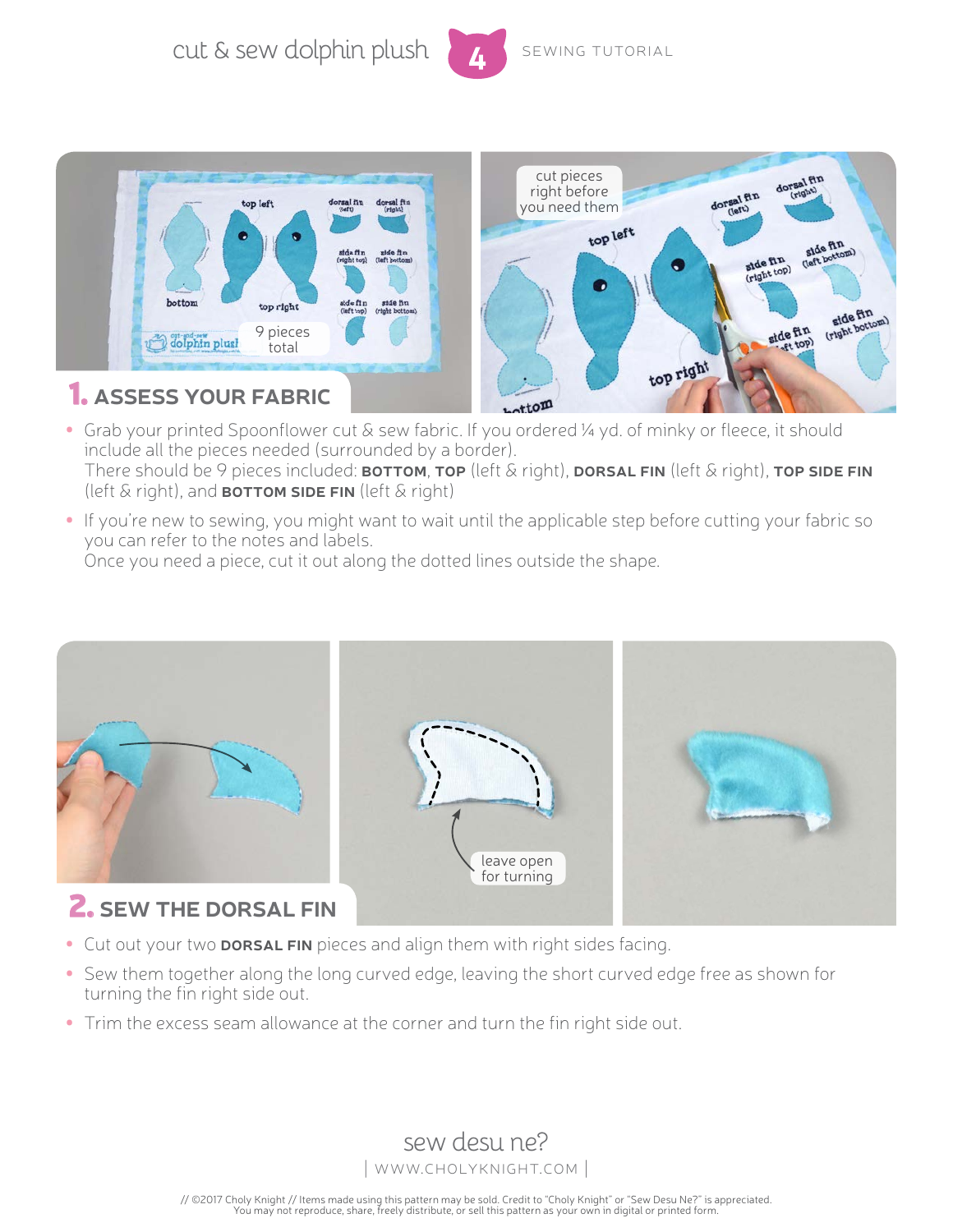



**5**

- Cut out your **top** (left & right) pieces. Locate the *dorsal fin placement area* found along the top edge (shown in a contrast colored band). Align the open edge of the **DORSAL FIN** within this band and baste it in place within the seam allowance. Be sure the tip of the fin is pointed towards the back fin.
- Take your other **top** piece and layer it on top of the first with right sides facing. Align the raw edges and pin along the top half of the piece. Sew them together along the edge shown in the photo, going over the fin in the process.

**basting:** A form of temporary

sewing meant to hold pieces in place. A long stitch length is often used for this reason. The finished result is not meant to be seen and sometimes is even removed later (depending on your  $\overline{\cdots}$  project)



- Cut out all four **side FIN** pieces. Take two *right* pieces (one darker & one lighter) and align them with right sides facing.
- Sew them together along the long curved edge, leaving the short curved edge free as shown for turning the fin right side out.
- Trim the excess seam allowance at the tight curves and turn the fin right side out. When complete, repeat with the remaining *left* side fin pieces for two completed fins total.

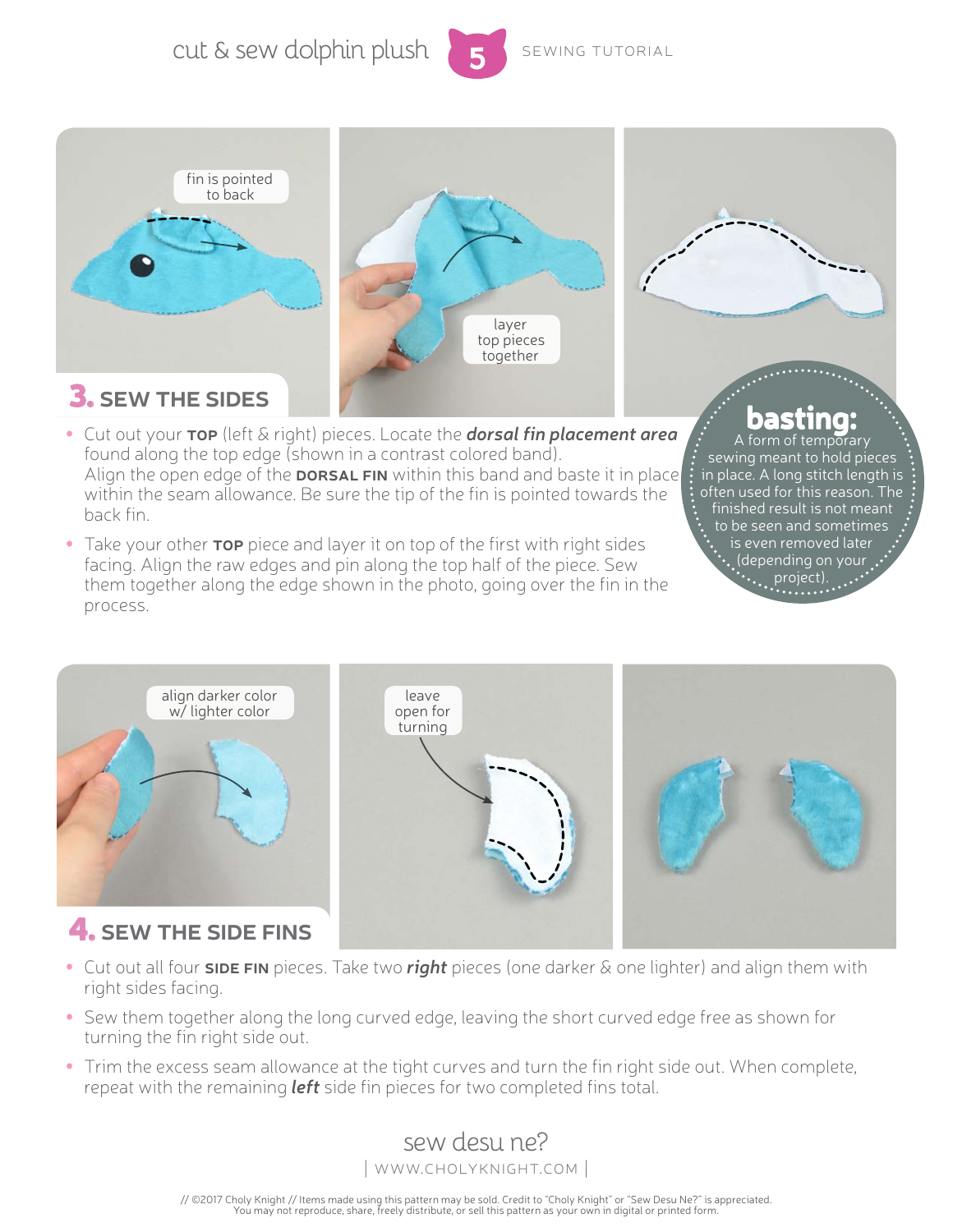cut & sew dolphin plush  $\left| \right|$  sewing tutorial





**6**

- Cut out your **BOTTOM** piece, then locate the **side fin placement bands** along the side. Align the open edge of the side fin within this area so the lighter fabric faces the bottom and the fin tips point down.
- Baste the fins in place within the seam allowance. Repeat on the other side with the remaining fin.
- Take note of the **circle markings** on the **BOTTOM** piece. These indicate where the top of the dolphin will line up with the bottom. The seam found on the *tail fins* will line up with the *closed circle*, and the seam found on the *nose* will line up with the *open circle*. Pin these points in place. Take note of the *opening for turning area* near the tail fin. Line up the rest of the **TOP** of the dolphin with the **BOTTOM** (right sides facing) except for this area.

leave open for  $t = \frac{1}{2}$  clip at  $\frac{1}{2}$  clip at  $\frac{1}{2}$  clip at  $\frac{1}{2}$  clip at  $\frac{1}{2}$ inner corners

#### 6. **sew the bottom to the top**

- Sew around these edges, but leave the *opening for turning* that was pointed out earlier.
- Trim the excess seam allowance at the *outer tail corners*, and clip into the *inner tail corners* (found between the fins and where the fin joins the tail). Turn the plush right side out through the opening for turning and define the corners with a chopstick.
- To stuff the dolphin, start with a small ball of stuffing and stuff each side of the tail fin. Then stuff the nose. Stuff the rest of the dolphin a bit at a time, pushing each part to the sides and bottom so the face gets full. Once the sides and bottom are packed tight, finally stuff the center and work your way to the opening.